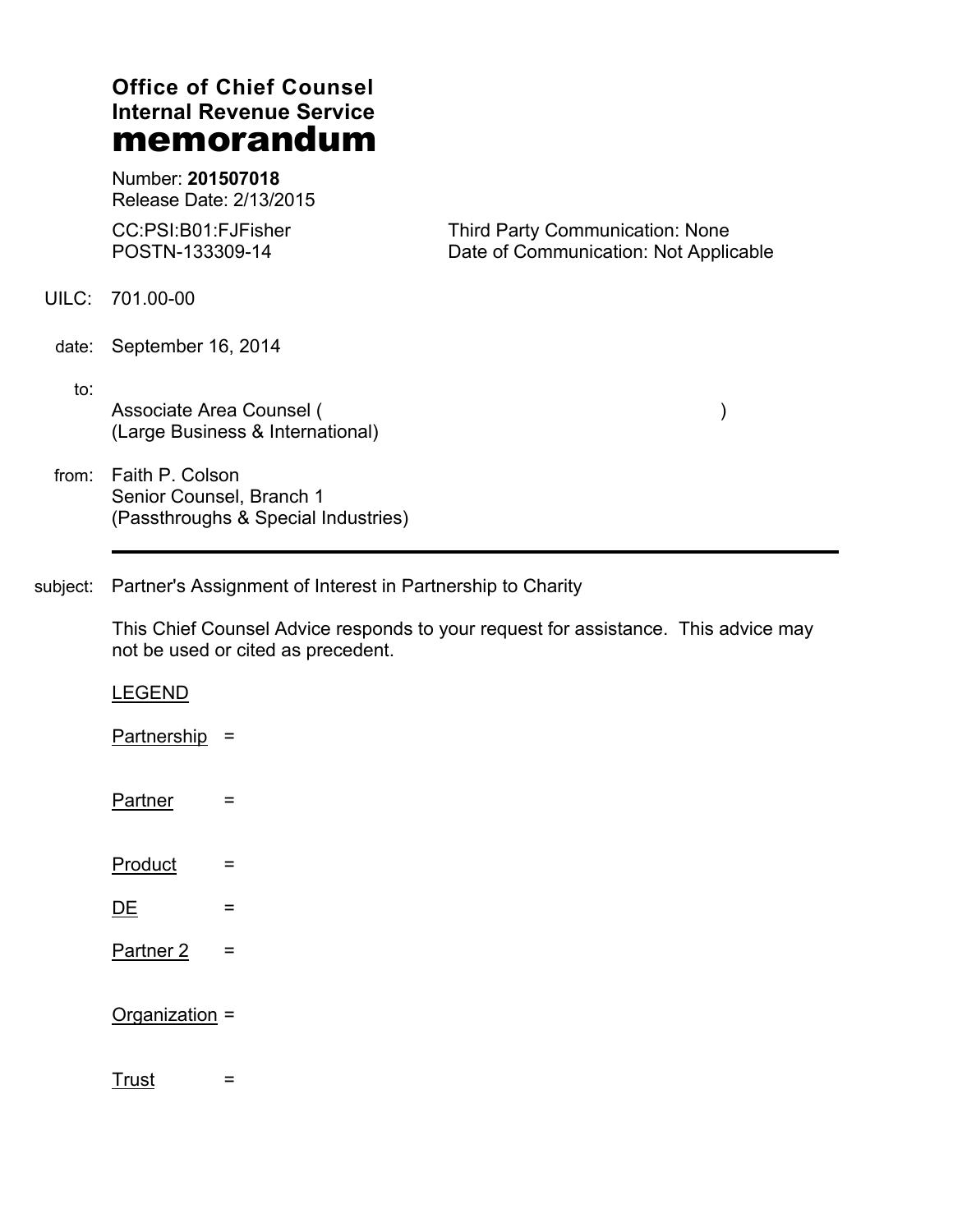Corp  $\equiv$ 

Attorney  $\equiv$ 

- Date 1  $\equiv$
- Date 2  $\equiv$
- Date 3  $\equiv$
- Date 4  $\equiv$
- Date 5  $\equiv$
- Date 6  $\equiv$
- Date 7  $\equiv$
- Year 1  $\equiv$
- Year 2  $\equiv$
- **State**  $\equiv$
- State 2  $\equiv$
- Country 1  $\equiv$
- Country  $2 =$
- $\frac{961}{1}$
- $\underline{M1}$
- $N2$
- 
- 
- $\underline{N4}$
- 
- 
- 
- $\equiv$

 $\equiv$ 

- 
- $\equiv$
- $\underline{N3}$  $\equiv$
- 
- 
- $\underline{\mathsf{N5}}$  $\equiv$
- 
- 
- - $\equiv$
	-
	-
- $NG$ </u>  $\equiv$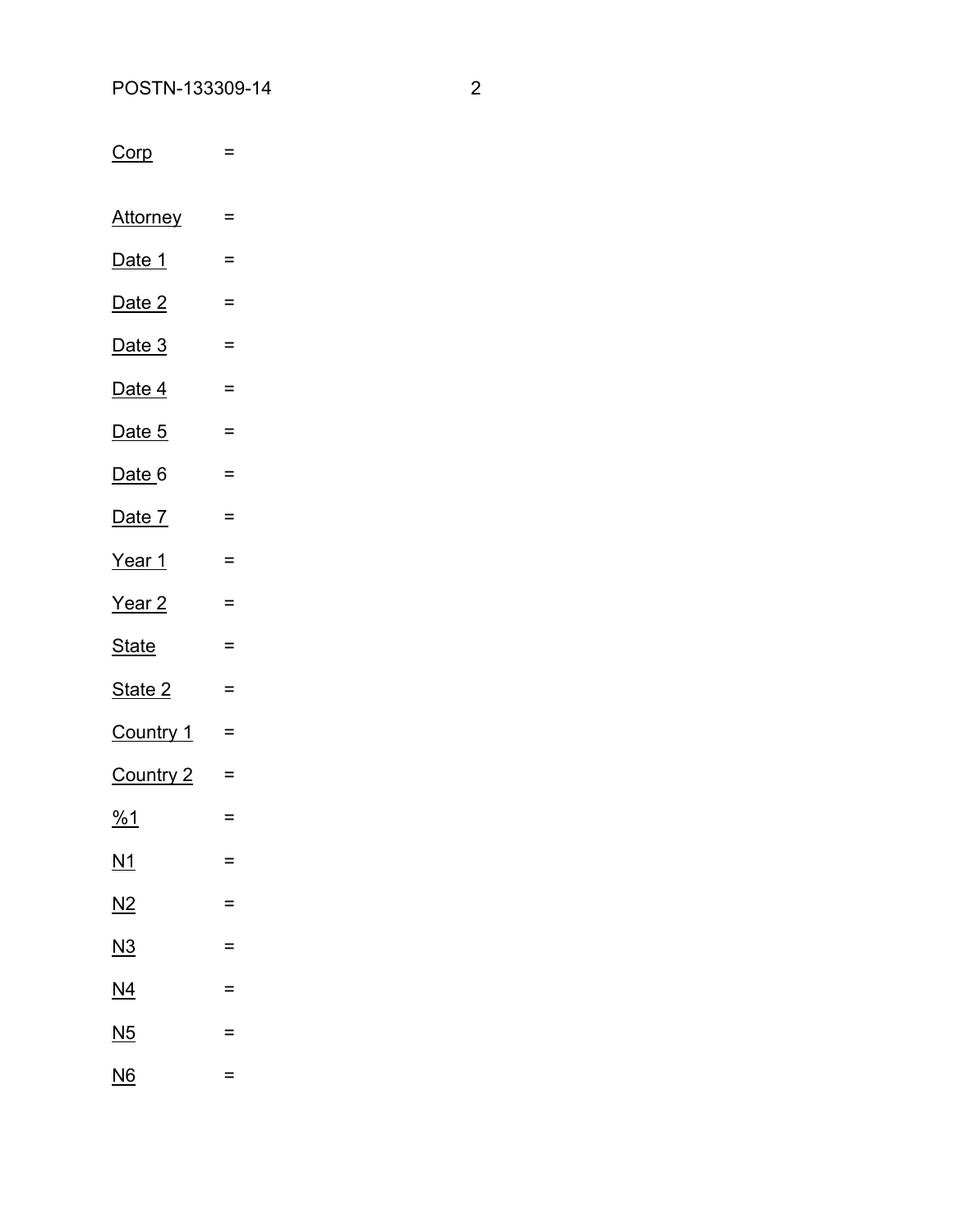| NZ              | = |
|-----------------|---|
| <u>N8</u>       | Ξ |
| <u>N9</u>       | = |
| N <sub>10</sub> | = |
| N <sub>11</sub> | = |
| N <sub>12</sub> | = |
| N <sub>13</sub> | = |
| N <sub>14</sub> | = |

# **ISSUES**

- 1. Whether Transaction (as described in Section II of the facts) should be recast under the substance over form doctrine.
- 2. Whether Organization was a bona fide partner of Partnership.
- 3. Whether the partnership anti-abuse provision under § 1.701-2 applies to disregard Organization as a partner of Partnership.

# **CONCLUSIONS**

- 1. It is appropriate to recast Transaction under the substance over form doctrine.
- 2. Organization was not a bona fide partner in Partnership.
- 3. The partnership anti-abuse provision under § 1.701-2 applies to disregard Organization as a partner of Partnership.

# FACTS

I. Description of Relevant Parties

#### Partnership

Partnership is a State limited liability company. Partnership has filed a Form 1065, U.S. Return of Partnership Income, since its inception. Partnership is the producer of a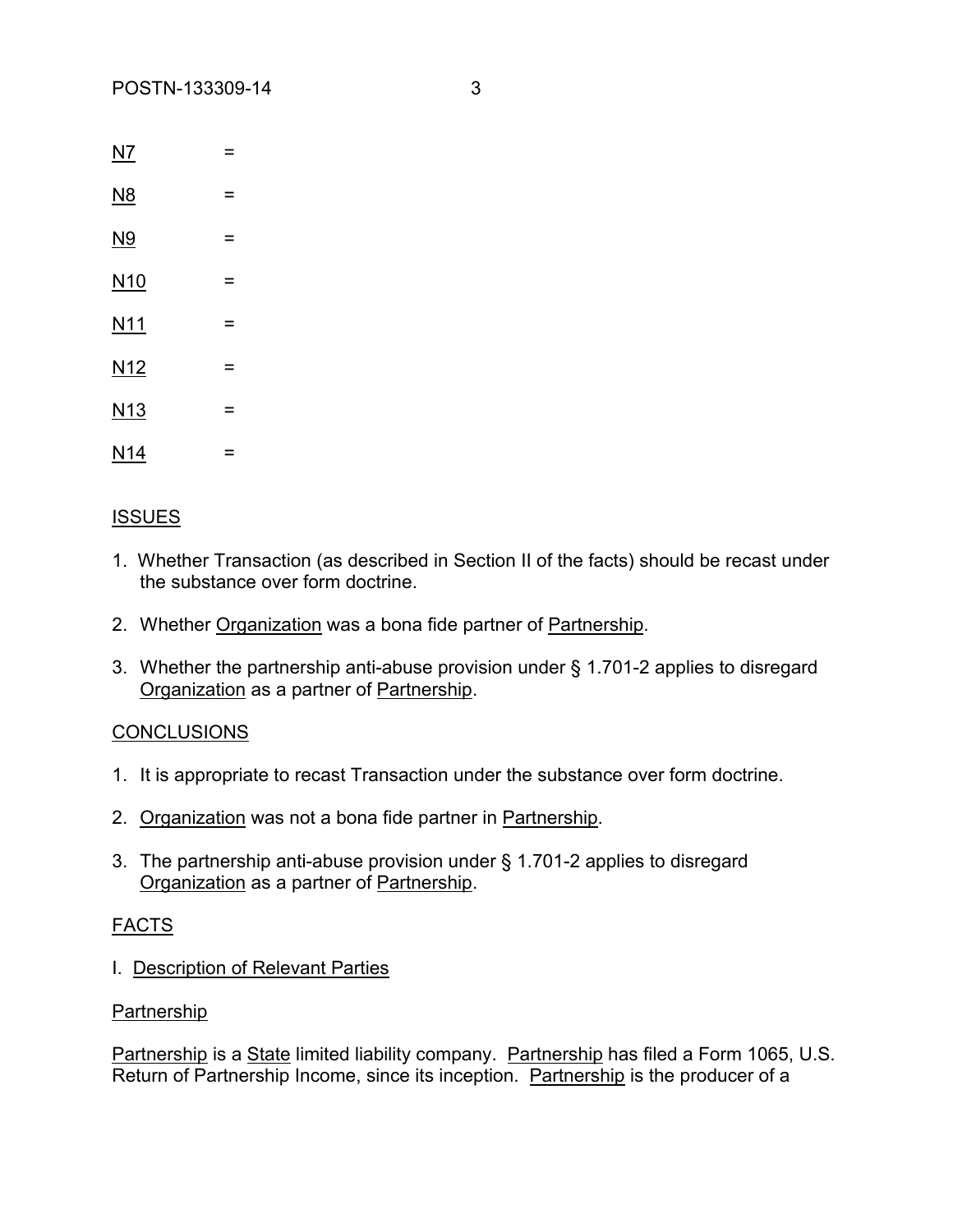popular consumer product (Product). Partnership has enjoyed exponential growth in sales and profits since introduction of Product in Year 1. At the time of the transaction described in Section II below (Transaction), Partnership was governed by the partnership agreement of Partnership (Partnership Agreement) dated Date 1.

Ownership of Partnership is represented in units. Partnership is authorized to issue two classes of units, Class A and Class B. There are N6 Class A units issued and N7 Class B units issued.

Class A units are entitled to one vote per unit on matters over which the Class A unit holders are entitled to vote. Class A unit holders can vote on certain significant transactions, such as mergers, encumbrances, or liquidations. Partner determines when Partnership will make distributions. Distributions with respect to Class A units, when made, are made pro-rata based on the percentage of Class A units held by the partner and are subordinated to the distributions made with respect to Class B units.

Class B units can only be held by Partner. Class B units entitle Partner to a preferred return determined by reference to Partnership's EBITDA. Partnership Agreement provides that Class B units do not represent a capital interest. Class B units are nonvoting.

Each member grants to Partnership, the right to call all of its units at any time. Upon the exercise of a call, the member is immediately removed as a member of Partnership. The call price is the fair market value of the unit as determined by the Partnership. The fair market value call price does not apply if the removed member attempted to transfer its units without Partner's approval.

Partner and Partner 2 are described below. Partnership has other minority partners but they are only tangentially relevant to Transaction.

# **Partner**

Partner is one of Partnership's founding members, its manager (Manager), and its tax matters partner. Partner is a U.S. citizen. The fair market value of Partner's interest in Partnership is significant while his basis in his interest is nominal. At the time of the Transaction, Partner held N8 Class A units directly and N9 Class A units through DE, a disregarded entity of Partner.

#### Partner 2

Partner and Partner 2 have known each other for decades. Partner 2 is a citizen of Country 1 and also possibly a citizen of Country 2. Partner 2 maintains a residence in Country 2 and travels from time to time to the United States. Partner and Partner 2 share many business and personal connections. While the parties maintain that Partner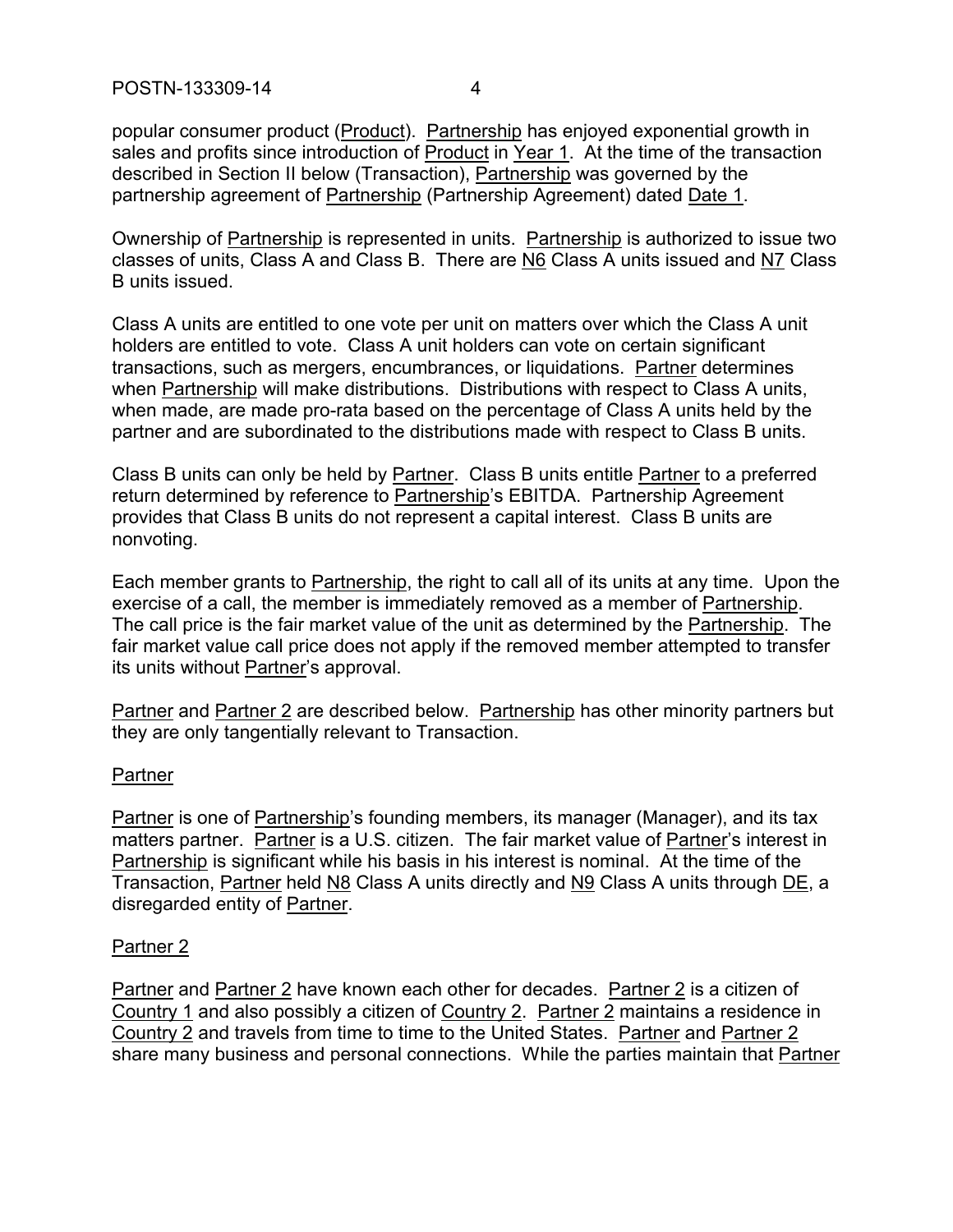and Partner 2 are unrelated, Partner has acted as Partner 2's power of attorney and records show that they share the same address in the United States and Country 2.

Partner 2 was offered membership in Partnership by Partner. Partner 2 contributed an unestablished amount of cash and received N10 Class A units in Year 2. Partner 2 assigned N12 of these units to fund Organization as Organization's initial funding.

Partner also sold Partner 2 N11 Class A units in Partnership for \$1 which Partner 2 reacquired from Partner 2 via DE, in exchange for a promissory note with a 20- year balloon payment of \$N13. Partner and Partner 2 took the position that, as a non-US resident, Partner 2 did not have to report any income for U.S. tax purposes related to this transaction. As a result of this transaction, Partnership stepped up Partner's basis in Partnership's goodwill under § 743(b) by \$N13. The step up in basis from this transaction yields **Partner** a significant amortization deduction.

#### Partner's Control of Partnership:

As Manager, Partner has exclusive and complete discretion to manage and control all decisions affecting Partnership's business and affairs. Partner makes decisions related to the day-to-day operations of Partnership, including hiring, firing, and decisions related to investments and finances. Partner also has authority to determine all aspects of distributions from Partnership, including the timing and amount of distributions.

#### Partnership Agreement's Provisions Regarding Transferability

An article of Partnership Agreement provides that no member shall be permitted to transfer all or any part of such member's units, or any fraction or beneficial interest therein, without the prior written consent of the Manager, which may be granted or withheld in the Manager's sole discretion, and without the written consent of the Class A members owning, in the aggregate at least 75% of the Class A units then outstanding. Without permission from Partner and 75% of the Class A unit holders, an assignment of any units is not valid or effective and neither Partnership, Partner, nor any member is required to recognize the assignment for any purpose under the Partnership Agreement.

If a member attempts voluntarily or involuntarily to transfer all or any portion of its units without obtaining the aforementioned consents, the Partnership will immediately exercise its option to purchase such member's units, and that member (the removed member), and all other members consent upfront to Partnership's exercise of that option. The call price in this situation (Special Call Price) is equal the removed member's capital contributions less any offset appropriate to satisfy all obligations of the removed member owing to Partnership and costs of the Partnership for having to effect the call. The Special Call Price is paid by the delivery a promissory note.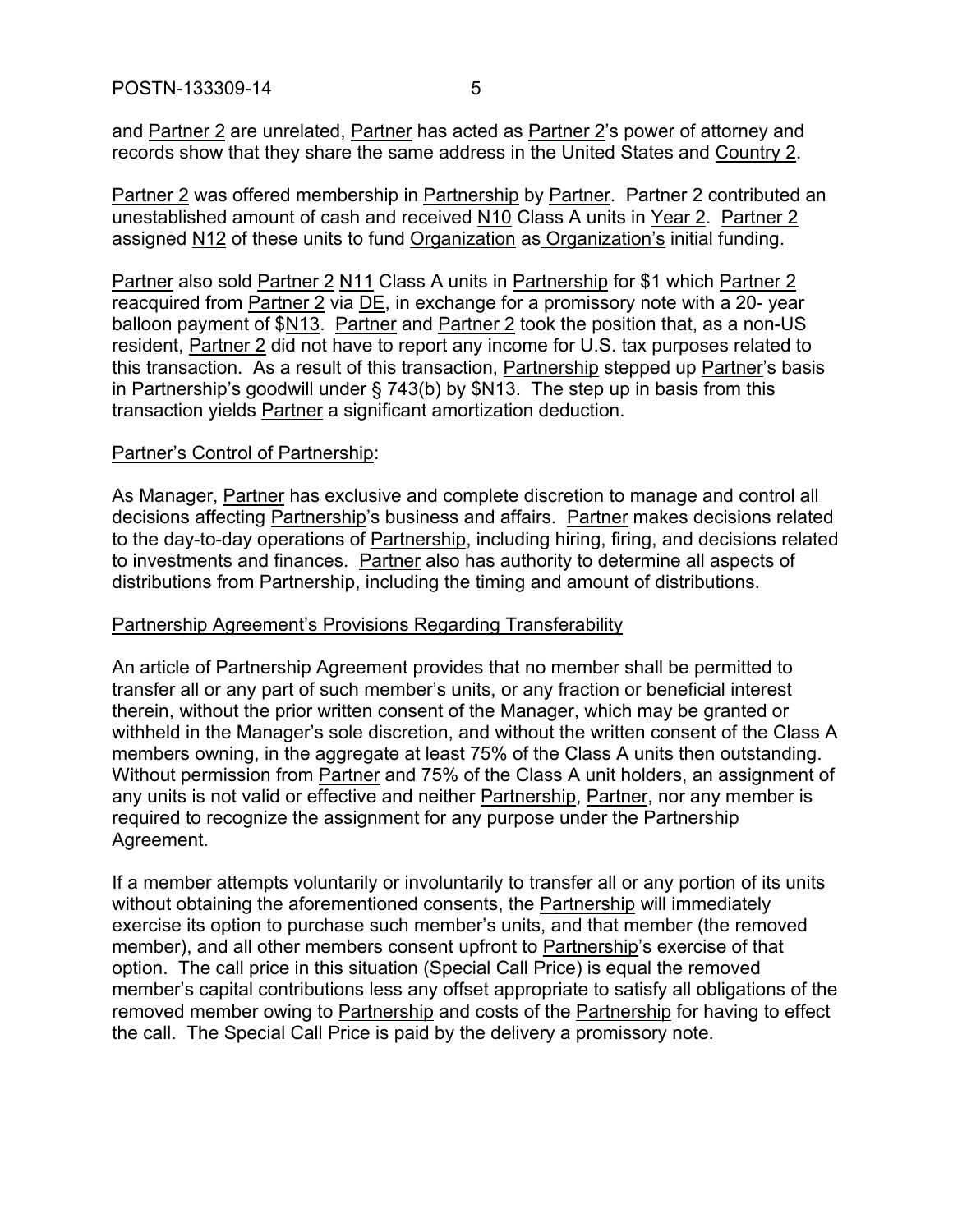Further, under Partnership Agreement, if a member transfers units with permission, such transfer does not entitle the assignee to become a member of Partnership. Nor does it entitle the assignee to exercise or receive any rights powers and benefits of a member other than the right to receive distributions to which the assigning member would have been entitled. Any subsequent transfer by a permitted assignee is subject to the restrictions described above. An assignment of units occurs as of the close of the business day of the assignment.

#### **Organization**

Organization was formed on Date 3. Partner 2 is the grantor and trustee of the trust used to form Organization. The initial funding for Organization came from Partner 2's assignment of N12 Class A units in Partnership and the subsequent sale of Organization's right with respect to these Units to **DE** in exchange for **DE**'s promissory note.

On Date 4, approximately one year after its formation, Organization filed Form 1023, Application for Recognition of Exemption. Organization's Form 1023 sought recognition as a  $\S$  509(a)(3) Type I supporting organization  $-$  a public charity, not a private foundation. Organization's address is the same as Partnership's address. On its Form 1023, Organization represented it would not enter into partnerships or limited liability companies treated as partnerships in which it would share profits and losses with partners other than exempt organizations.

With the exception of one cash donation, all funding of Organization has resulted from payments made by Partner on promissory notes given to Organization by DE. The promissory notes were purportedly given to Organization in exchange for its rights in units in Partnership assigned to Organization by partners of Partnership. In all prior transactions, Organization did not solicit buyers for the assigned units other than Partner.

For each of these assignments and purported sale transactions, a basis-step up was effectuated by Partnership under § 743(b) with respect to the assigned units and allocated to goodwill, the amortization of which Partner deducts against its share of ordinary income from Partnership.

# Corp

Corp was incorporated on Date 5 in State 2 as a for-profit corporation. On the date of its incorporation, Corp had no assets, liabilities, or capital. Corp's Articles of Incorporation identify the daughters of Partner 2 as the directors of Corp. Partner was named as Corp's president and CEO. Partner became the sole director of Corp on the day after its incorporation. Additionally, Partner holds key offices in Corp. He has authority to hire and dismiss employees, and he sets parameters for their positions. Partner makes investment decisions on behalf of Corp. Partner has control over Corp's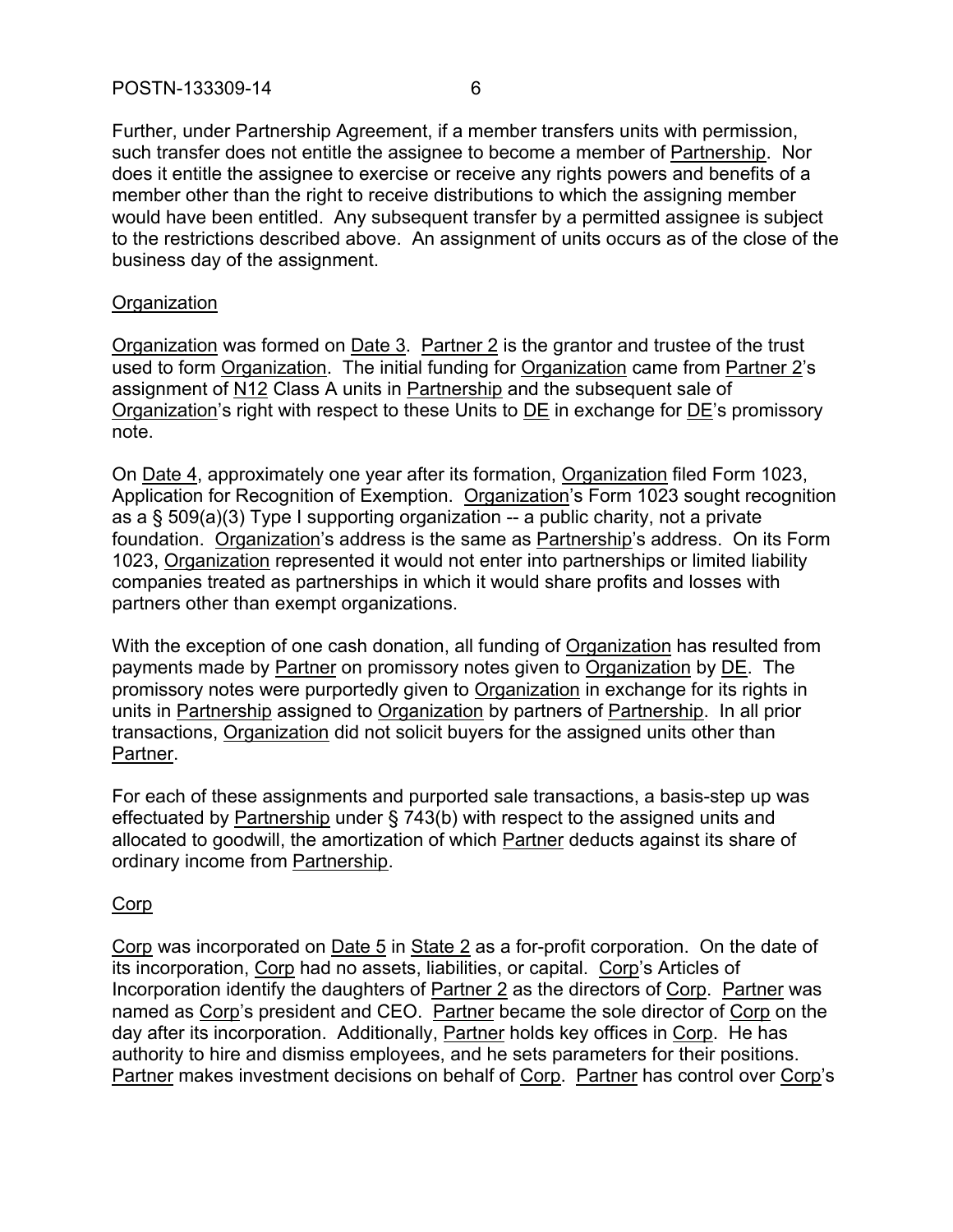accounts. When asked about Partner's role during Partner's interview, Partner indicated Partner is "unsure" what Partner's official role is at Corp but Partner knows that Partner is "in charge."

On its Form 1120, U.S. Corporation Income Tax Return, for the tax year ended Date 7, Corp reported its business activity as "investments." On that return, Corp indicates that its sole shareholder is Trust.

While the entities have informed the Service that Trust is the sole shareholder of Corp, the parties could not provide evidence or details of a transaction in which Trust acquired the shares of Corp.

# Trust

Trust was formed on Date 2. What purports to be the governing document for Trust (Trust Agreement) identifies Attorney as the grantor and trustee of Trust. Trust started with a corpus of \$10 cash. Its bank account was opened in Date 6. The first deposit came from Corp in that month in the amount of \$N14. Partner has signature authority over both the bank accounts and brokerage accounts of Trust. Trust appears to be the sole shareholder of Corp.

Trust Agreement indicates that Trust is intended to be a qualified medical research organization described in section 170(b)(1)(A)(iii). To this end, the Trust Agreement does not identify any beneficiaries of Trust. Trust Agreement provides that Trust is created for the purpose of directly engaging in the continuous and active conduct of medical research in conjunction with one or more hospitals. During the calendar year in which any contributions are made to **Trust**, it commits to spend such contributions for medical research before January 1 of the  $5<sup>th</sup>$  calendar year which begins after the date such contributions are made. On the date of Trust's formation and during Transaction, Partner was the sole board member.

Although Trust Agreement indicates an intent for Trust to qualify as a qualified medical research organization described in section 170(b)(1)(A)(iii), correspondence from Attorney indicates that Trust does not qualify for tax exempt status under § 501(a), 501(c)(3), or 509(a). Nor has it sought tax exempt status under any of these provisions. Additionally, Trust is not a charitable trust which claimed a deduction under §§ 170 or 642(c). Trust files its returns as a taxable trust on Form 1041.

Accordingly, because Trust is not being administered pursuant to the terms of its governing document, little weight is to be given the terms of Trust Agreement for the purpose of characterizing Trust for federal income tax purposes.

Partner's control of the bank account and brokerage account, as well as Partner's position as the sole director, and the lack of any named beneficiaries, indicates that, although Partner has directly or indirectly transferred assets to Trust, there has been no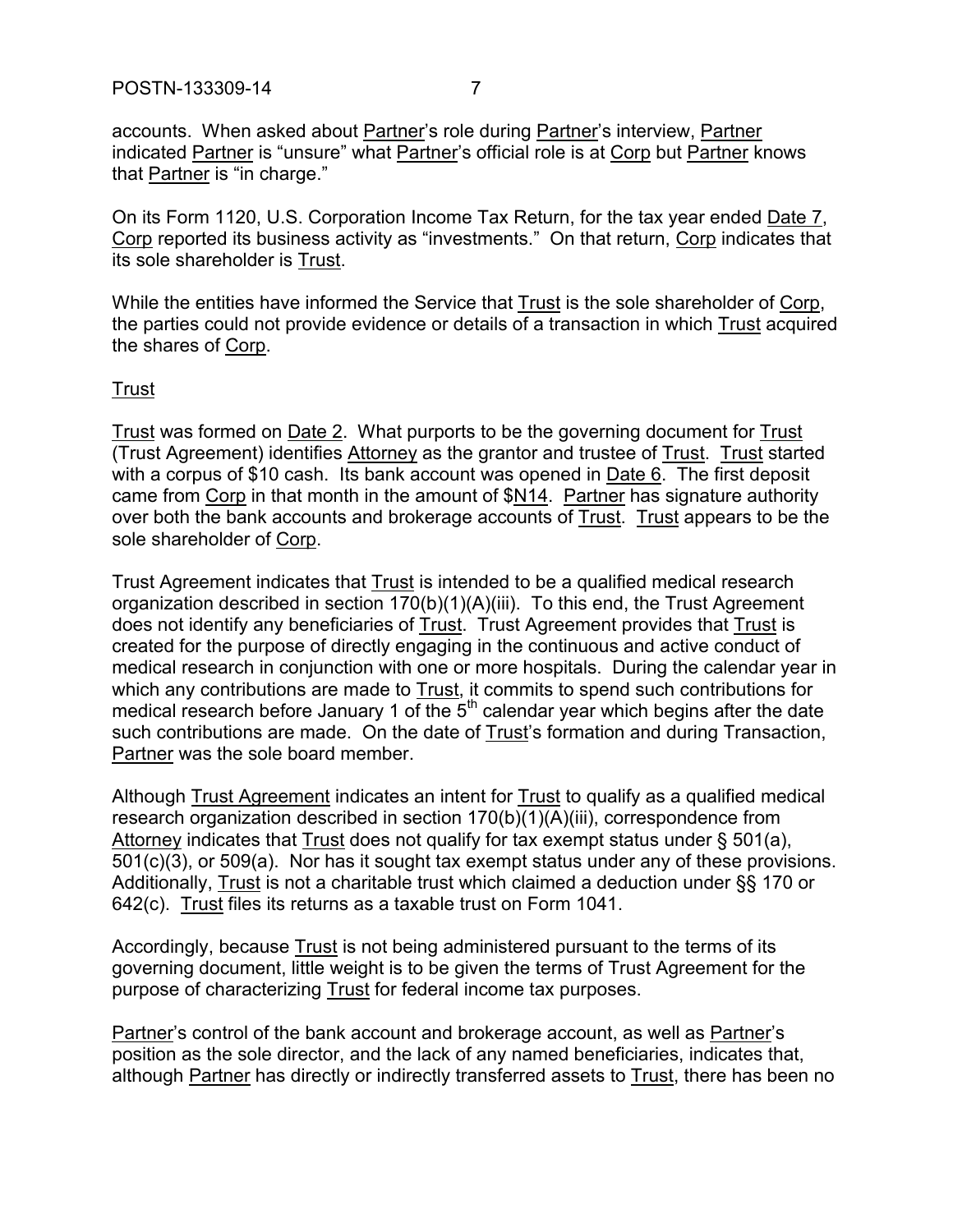meaningful change in Partner's control over the assets of Trust as a result of the transfer. As such, there appear to be good arguments for not respecting Trust as an entity separate from Partner for federal tax purposes. See also Zmuda v. Commissioner, 79 T.C. 714 (1982), aff'd 731 F.2d 1417 (9<sup>th</sup> Cir. 1984); Markosian v. Commissioner, 73 T.C. 1235 (1980); Zachman v. Commissioner, T.C. Memo. 1999-391 (1999). If Trust is not respected as a separate taxable entity, Partner is treated as the owner of the assets of Trust.

Alternatively, if Trust is treated as an entity for tax purposes, Partner is treated as the owner of Trust under § 671 because of Partner's retained control over Trust. See §§ 674 and 675, and also potentially §§ 673, 676, and 677. Because Partner is treated as the owner of Trust, Partner is considered to be the owner of Trust's assets, including stock in Corp, for federal income tax purposes. Rev. Rul. 85-13, 1985-1 C.B. 184.

Accordingly, based on the above analysis, at the time of Transaction, Corp is treated as wholly owned, directly or indirectly, by Partner.

II. Transaction

# (1) Partner's Assignment of Interest to Organization

Partner entered into an Assignment of Membership Interest Agreement (Assignment Agreement) with Organization. The Assignment Agreement provides that the assignment is made on Date 2 and is effective Date 2. The Assignment Agreement identifies Partner as the assignor. The Assignment Agreement provides that assignor assigns to Organization as assignee N1 Class A units (Units), or approximately N2% of the issued and outstanding Class A units in Partnership, and that Organization accepts the assignment. The Assignment Agreement provides that Partnership and its partners have consented to the assignment. Partner 2 signed the agreement on behalf of Organization.

# (2) Corp's Purchase Agreement for Units.

Partner also executed a Membership Interest Purchase Agreement (Purchase Agreement) between Partnership, Corp, and Organization on behalf of Corp (as Purchaser) and Partnership. The Purchase Agreement is dated Date 5, or the day after the assignment of Units became effective under the Partnership Agreement. Organization is identified as the seller. Partner 2 signed the Purchase Agreement on behalf of Organization. The Purchase Agreement provides that, upon the terms and conditions described in the agreement, Organization sells, conveys, transfers, and assigns Units to Purchaser, and Purchaser purchases Units. The price of the Units is equal to \$N3, the appraised fair market value of Units as determined by Partnership's accountant. The Purchase Agreement notes that, concurrent with the execution of the Purchase Agreement, Corp has delivered a promissory note (Note) to Organization in full payment for the Units. The Purchase Agreement includes an "Earnout" provision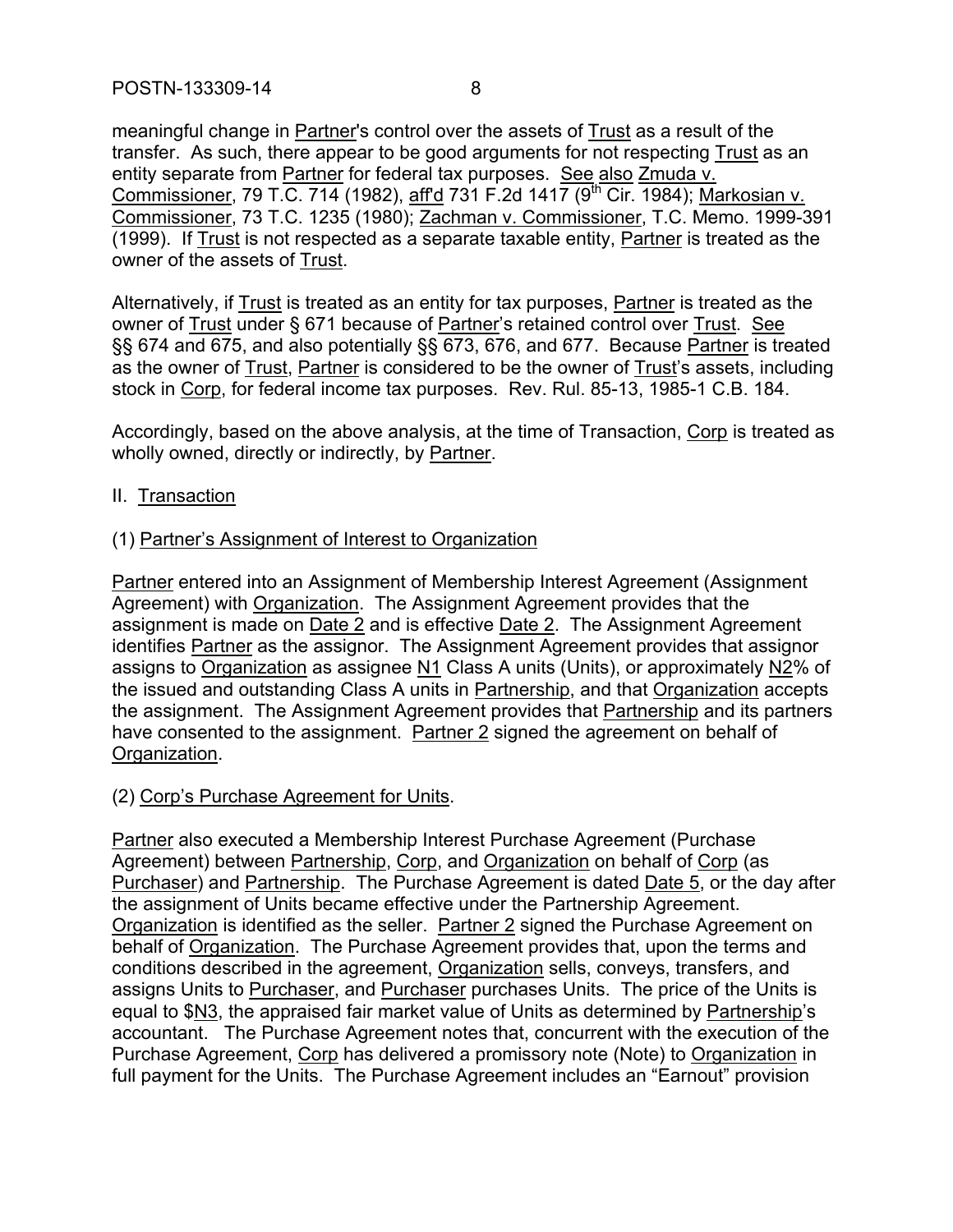whereby Organization becomes entitled to additional sums, payable in cash, or with additional notes, at Corp's discretion, if the earnings of Partnership achieve certain levels. The Purchase Agreement also provides that Partnership shall make a section 754 election with respect to both the original purchase of the interest as well as for any additional amounts paid by Corp under the Earnout. The Purchase Agreement also provides that Partnership's counsel drafted the Purchase Agreement on behalf of Partnership and Corp, and not on behalf of any other party, and advises Organization of a possible conflict of interest by counsel.

#### (3) Note and Security Agreement.

Corp, with no assets or equity at the time of the alleged sale transaction, purchased the membership interest in Partnership for a promissory note (Note). No cash or other property was transferred to Organization.

Note provides that the principal amount shall be paid on or before the expiration of 20 years. Interest on the outstanding principal amount shall be at a rate of %1 with interest due quarterly on the first day of each quarter.

In general, a default occurs under Note if Corp fails to make payments as scheduled, becomes insolvent, or otherwise breaches the terms of Note. Nonetheless, Note provides that Corp will not be considered to be in default if, in lieu of the interest payments required under Note, Corp pays Organization the aggregate net distributions made to Corp by Partnership pursuant to the Units held by Corp. The difference between the stated interest amount and the amount actually paid becomes part of principal and will accrue interest until the Note matures.

Corp also entered into a Pledge and Security Agreement with Organization whereby Corp granted Organization a first priority security interest in Units.

# (4) Parties Reporting Positions.

As a result of the above transaction, Partner reported a \$N3 charitable deduction under § 170 on Partner's Form 1040 for the tax year ended Date 7. Pursuant to the transaction and its § 754 election, Partnership increased its inside basis in Partnership's goodwill by \$N3 under § 743(b), allowing Corp an amortization deduction of \$N4 on its Schedule K-1 for the tax year ended Date 7. Corp also claimed a \$N5 interest deduction related to Note for the tax year ended Date 7. No party recognized any gain on the transfer of Units.

#### LAW AND ANALYSIS

# **I. Substance Over Form**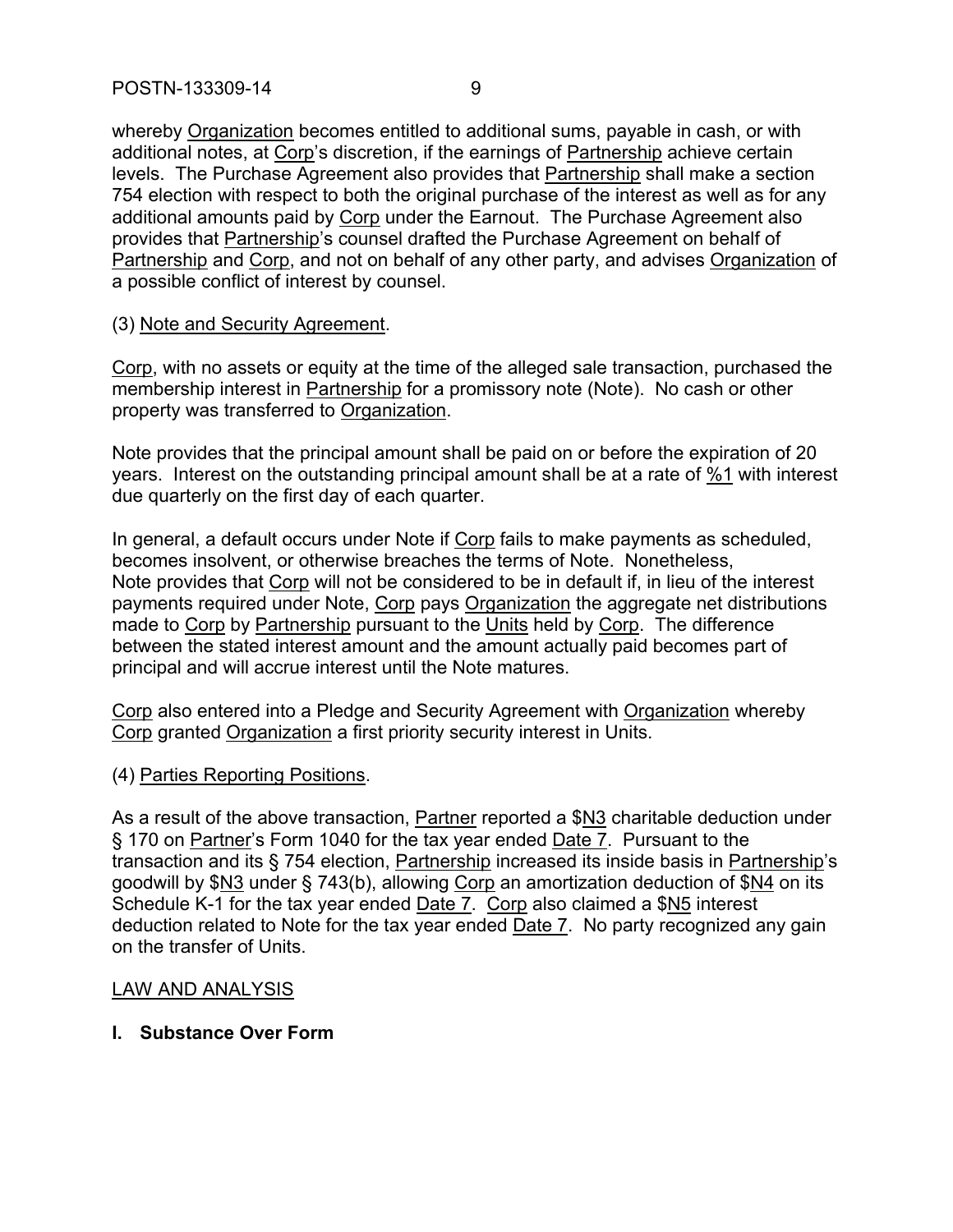POSTN-133309-14 10

Section 170(a)(1) of the Code provides the general rule that, subject to certain limitations, there shall be allowed as a deduction any charitable contribution (as defined in § 170(c)) payment of which is made within the taxable year. A charitable contribution shall be allowable as a deduction only if verified under regulations prescribed by the Secretary. See also section 1.170A-1 of the Income Tax Regulations.

Rev. Rul. 68-174, 1968-1 C.B. 81, provides that a debenture bond or a promissory note issued and delivered by the obligor to a charitable organization described in § 170(c) represents a mere promise to pay at some future date and is not a payment for purposes of deducting a contribution under section 170. Cf. Rev. Rul. 78-38, 1978-1 C.B. 67.

In the present case, Partner has claimed a deduction under § 170 for a donation of Units to Organization. However, after Transaction, and within a day of Partner's assignment of Units to Organization, Organization does not hold any rights to Units. Organization holds Note. Further, Partner, through Partner's power to approve of Partnership distributions to Corp, controls when in fact "interest payments" will be made on Note. Had Partner or Corp contributed Note directly to Organization, a deduction under § 170 would not be allowed because payment of the donation would not have been made within the year and, under Rev. Rul. 68-174, Note would have been treated as a promise to make a donation, but not an actual donation.

Courts in determining the tax consequences of a particular transaction look to the objective economic realities of a transaction rather than to the particular form the parties employed. The simple expedient of drawing up papers does not control for tax purposes when the objective economic realities are to the contrary. In the field of taxation, administrators of the laws and the courts are concerned with substance and realities, and formal written documents are not rigidly binding. Nor is the parties' desire to achieve a particular tax result necessarily relevant. See Commissioner v. Court Holding Co., 324 U.S. 331, 334 (1945) ("to permit the true nature of a transaction to be disguised by mere formalisms, which exists solely to alter tax liabilities, would seriously impair the effective administration of the tax policies of Congress"); Gregory v. Helvering, 293 U.S. 465, 469 (1935) (refusing to give effect to transactions that complied with formal requirements for nontaxable corporate reorganization; "the question for determination is whether what was done, apart from the tax motive, was the thing which the statute intended").

The substance of Transaction is that Organization never received an interest in Partnership. The substance of what Organization received through Note was Partner's mere promise to make payments to Organization via Corp, the amount and timing of which for the first 20 years were **Partner** determined. Accordingly, Partner is not entitled to a deduction under § 170 for what Partner asserts was a contribution of Units to Partnership. Further, because the Units were never transferred to Organization but were in substance transferred to Corp, Partner is treated as directly, or indirectly via Trust, transferring the Units to Corp. (Transaction Recast)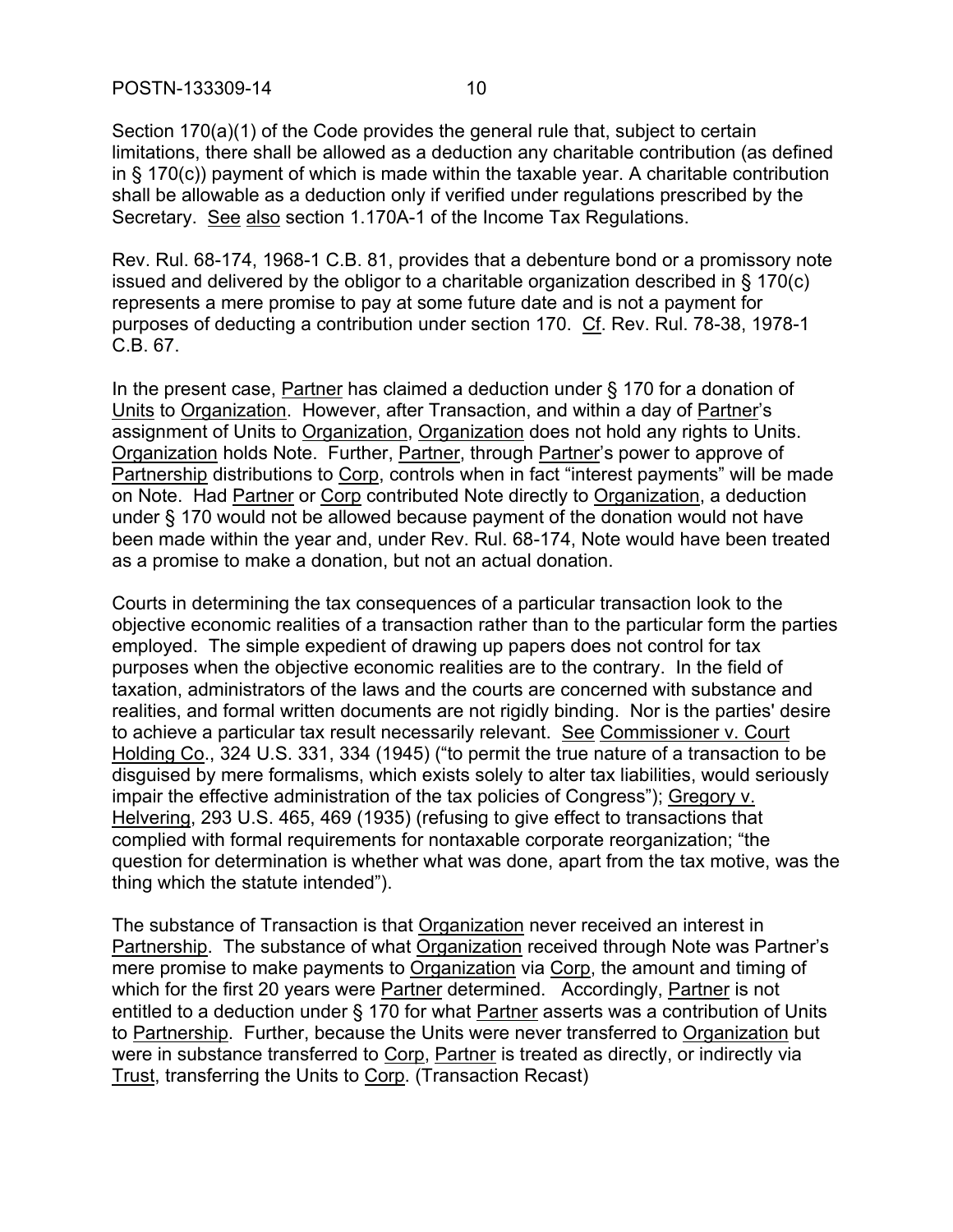Under the Transaction Recast, Corp is entitled to treat payments under Note as charitable contributions by Corp to Organization when payments are actually made.

Section 743(b) provides, in pertinent part, that, in the case of a transfer of an interest in a partnership by sale or exchange or upon the death of a partner, a partnership, with respect to which an election provided in § 754 is in effect, will increase the adjusted basis of the partnership property by the excess of the basis to the transferee partner of his interest in the partnership over his proportionate share of the adjusted basis of the partnership property, or decrease the adjusted basis of the partnership property by the excess of the transferee partner's proportionate share of the adjusted basis of the partnership property over the basis of his interest in the partnership. Section 743(b) further provides that such increase or decrease shall constitute an adjustment to the basis of partnership property with respect to the transferee partner only. Because in substance, Organization never held an interest in Partnership's property and no sale of Units took place between Organization and Corp, Partnership is not entitled to an adjustment under § 743(b) and Corp is not entitled to the corresponding amortization deductions.

This case on the surface may appear to be similar to Palmer v. Commissioner, 62 T.C. 684 (1974), aff'd on another issue, 523 F.2d 1308 (8th Cir. 1975), and similar cases. In Palmer, the taxpayer donated shares of the corporation's stock to a foundation and then caused the corporation to redeem the stock from the foundation. It was the position of the Service that the form of the transaction did not conform to its substance and that the proper ordering of events should have reflected a redemption of shares from the taxpayer followed by a donation to the foundation of the assets received in the redemption. The Tax Court rejected this argument and treated the transaction according to its form because the foundation was not a sham, the transfer of stock to the foundation was a valid gift, and the foundation was not bound to go through with the redemption at the time it received title to the shares. See also, Grove v. Commissioner, 490 F.2d 241 (2nd Cir. 1973); Carrington v. Commissioner, 476 F.2d 704 (5th Cir. 1973). In 1978, the Service issued Rev. Rul. 78-197, 1978-1 C.B. 83, in which the Service stated that it will follow the **Palmer** case.<sup>1</sup> The revenue ruling provides that the Service will treat the proceeds from a stock redemption in a Palmer-type case as income to the donor only if the donee is legally bound, or can be compelled by the corporation, to surrender the shares for redemption.

The Palmer line of cases is distinguishable from the instant case because Palmer dealt with the issue of an anticipatory assignment of income, and not, as here, with the amount and validity of the charitable deduction. See Ford v. Commissioner, T.C. Memo 1983-556. Also, unlike the taxpayer in Palmer, Partner, at the time of Transaction, had no fiduciary duty to Organization and complete discretion regarding Partner's approval of any transfer of Units.

 1 The Service also issue an AOD on Palmer in AOD-1977-16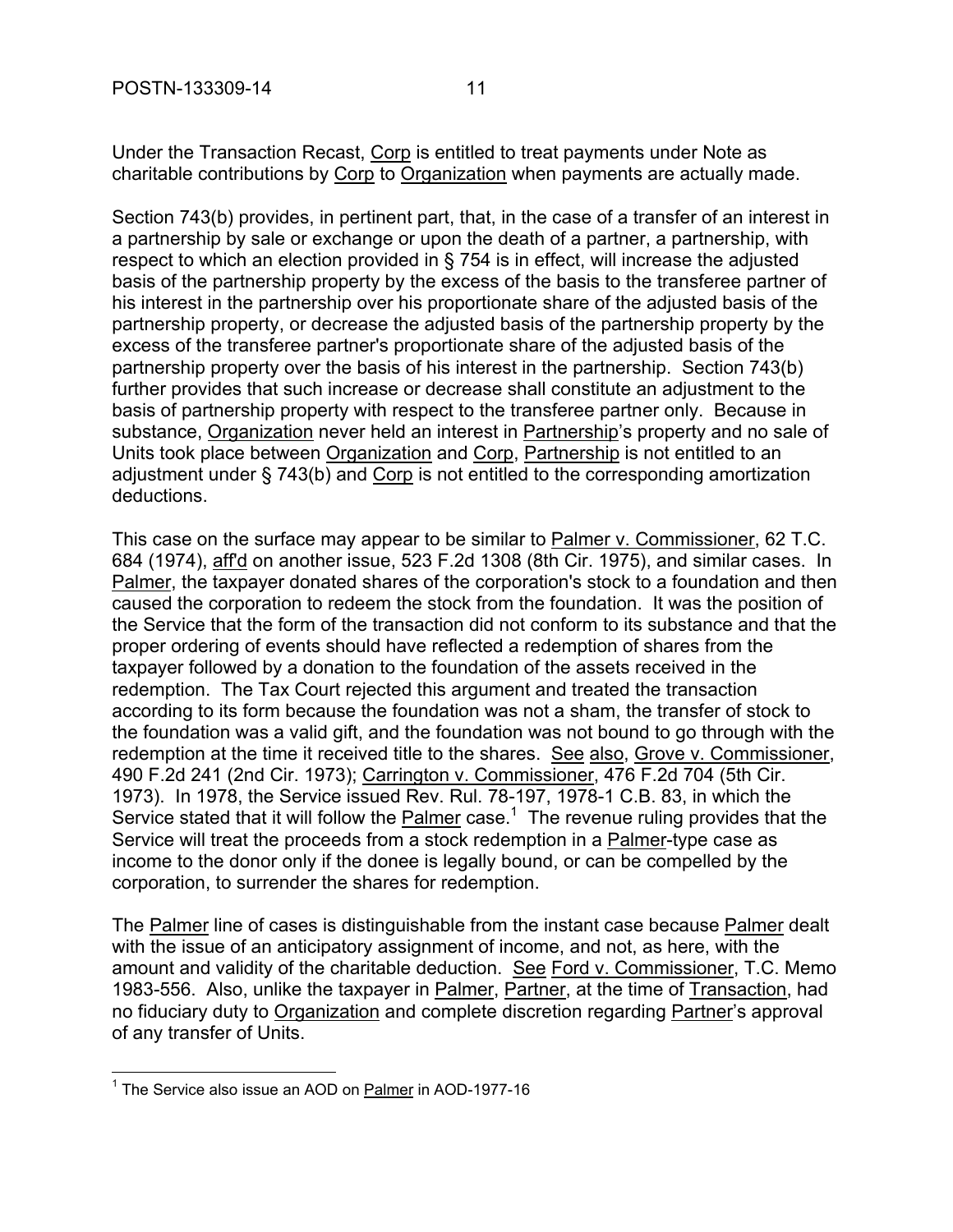Further, the terms of the Partnership Agreement relating to the transfer of Units bring this case outside the scope Palmer-like cases and Rev. Rul. 78-197. Under the terms of the Partnership Agreement, Organization is required to surrender its right as an assignee of Units to Partner on Partner's terms. Further, under the Partnership Agreement, Organization had to obtain the approval of Partner to transfer its interest in Units. Partner, in Partner's sole discretion, could approve or disapprove any transfer. Partner, in exercising this discretion, had no fiduciary duty at the time of Transaction to Organization. If Organization attempted to transfer its interest in Units to a third party, Partner had the power to nullify the transfer. Further, the Special Call Price would become active and the call price provision limits the call price to Organization's contributions which are zero. Accordingly, Partner had the power to nullify the donation to Organization if Organization attempted to transfer its interest in Units without Partner's approval. Further, Organization could not retain its interest in Units without violating its representations to the Service that it would not hold an interest in a Partnership with nonexempt taxpayers. Partnership could call Organization's interest in Units at any time. Based on the above elements of Transaction, Organization was essentially compelled to engage in Transaction.

#### **II. Organization was never a partner in Partnership**

In form, Organization was never a partner in Partnership. Under the terms of the Assignment Agreement and the Partnership Agreement, Organization was solely entitled to any distributions made with respect to Units, the amount and timing of which remained under Partner's control. Partner also retained all other indicia of ownership of Units. As such, Organization was never in form a partner in Partnership.

In substance, Organization was never a partner in Partnership. The Supreme Court, in Commissioner v. Culbertson, articulated the standard for determining, under the federal tax laws, whether a person is treated as a partner for federal tax purposes:

> [C]onsidering all the facts—the agreement, the conduct of the parties in execution of its provisions, their statements, the testimony of disinterested persons, the relationship of the parties, their respective abilities and capital contributions, the actual control of income and the purposes for which it is used, and any other facts throwing light on their true intent the parties in good faith and acting with a business purpose intended to join together in the present conduct of the enterprise.

337 U.S. 733, 742 (1949).

In Historic Boardwalk, the Third Circuit concluded that a partner who avoids any meaningful downside risk in the partnership, while enjoying a dearth of meaningful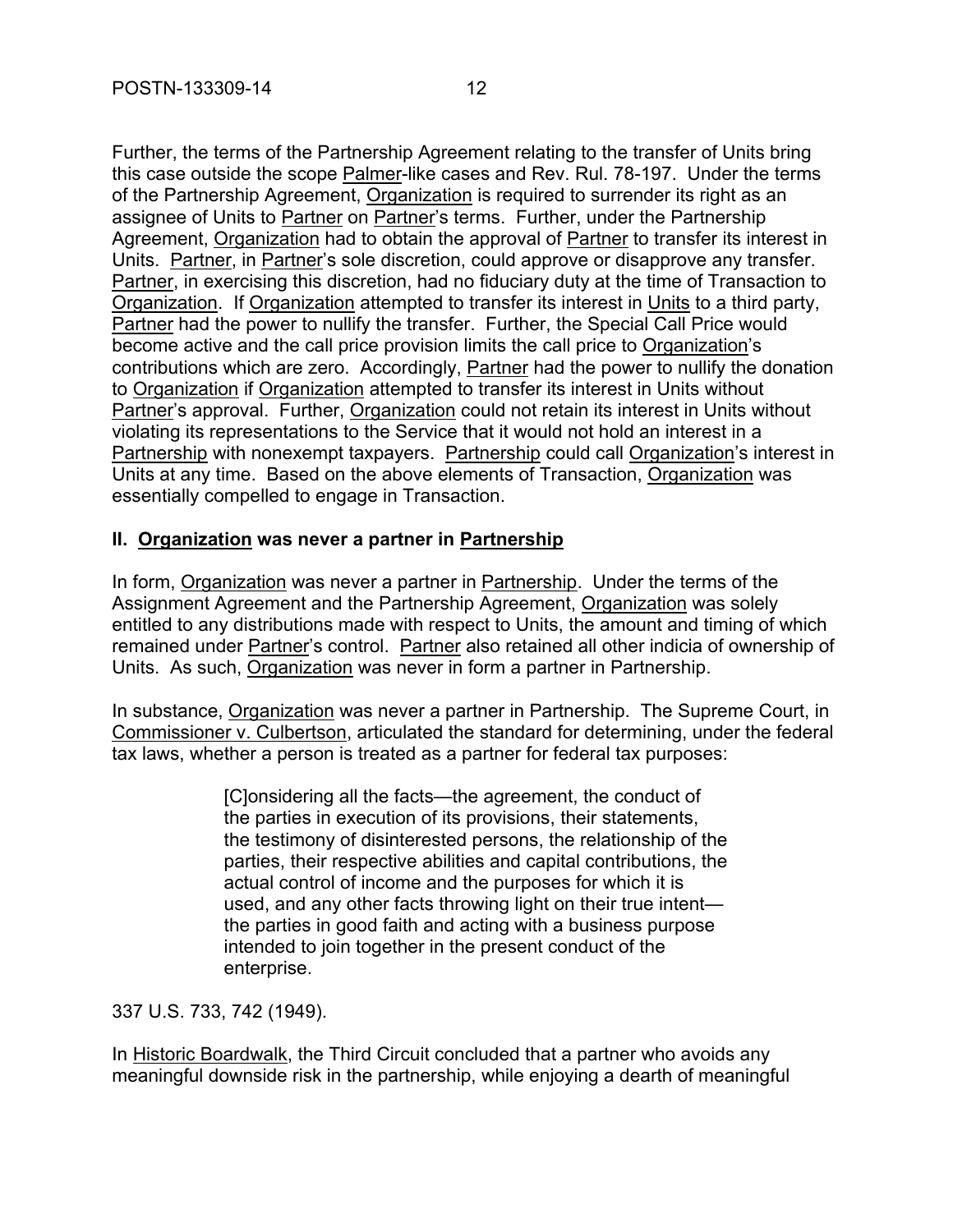upside potential, was not a bona fide partner. Historic Boardwalk Hall, LLC v. Commissioner, 694 F.3d 425, at 455–60 (3rd Cir. 2012). Following the Second Circuit in TIFD III–E, Inc. v. United States, 459 F.3d 220 (2nd Cir. 2006) (Castle Harbour), the Third Circuit held that, to be a bona fide partner for tax purposes, a party must "have a meaningful stake in the success or failure of the enterprise." Id. at 449.

In the present case, Organization, as an assignee of Partner, was not a full-fledged partner of Partnership. Partner's assignment of Units to Organization entitled Organization to distributions made with respect to Units while Partner retained all other indicia of ownership of Units. Organization was only an assignee of Partner for one day before the Organization transferred it rights in Units to Corporation in exchange for Note. Partner determined the selling price of Units. Organization's momentary rights to distribution (which are totally controlled by Partner) are not sufficient to make Organization a partner in Partnership. Organization had no meaningful right to participate in Partnership's success or failure and as such, was not in substance a partner of Partnership.

Because Organization was never a partner in Partnership, Partner is not entitled to a deduction under § 170 for a contribution of Units to Organization. Further, because Organization was not a partner in Partnership and had no interest in Partnership property, it could not have engaged in a sale with Corp that would entitle Partnership to adjust its basis in its assets under § 743(b).

# **III. The partnership anti-abuse provision under § 1.701-2 applies to disregard Organization as a partner of Partnership.**

For similar reasons to those described above, the partnership anti-abuse provision of § 1.701-2 applies to disregard Organization as a partner of Partnership, and Transaction should be recast as previously described.

Section 1.701-2(a) provides that subchapter K is intended to permit taxpayers to conduct joint business (including investment) activities through a flexible economic arrangement without incurring an entity-level tax. It provides that the following requirements are implicit in the intent of subchapter K:

1) The partnership must be bona fide and each partnership transaction or series of related transactions must be entered into for a substantial business purpose.

2) The form of each partnership transaction must be respected under substance over form principles.

3) The tax consequences under subchapter K to each partner of partnership operations and of transactions between the partner and the partnership must accurately reflect the partners' economic arrangement and clearly reflect the partner's income (subject to certain exceptions).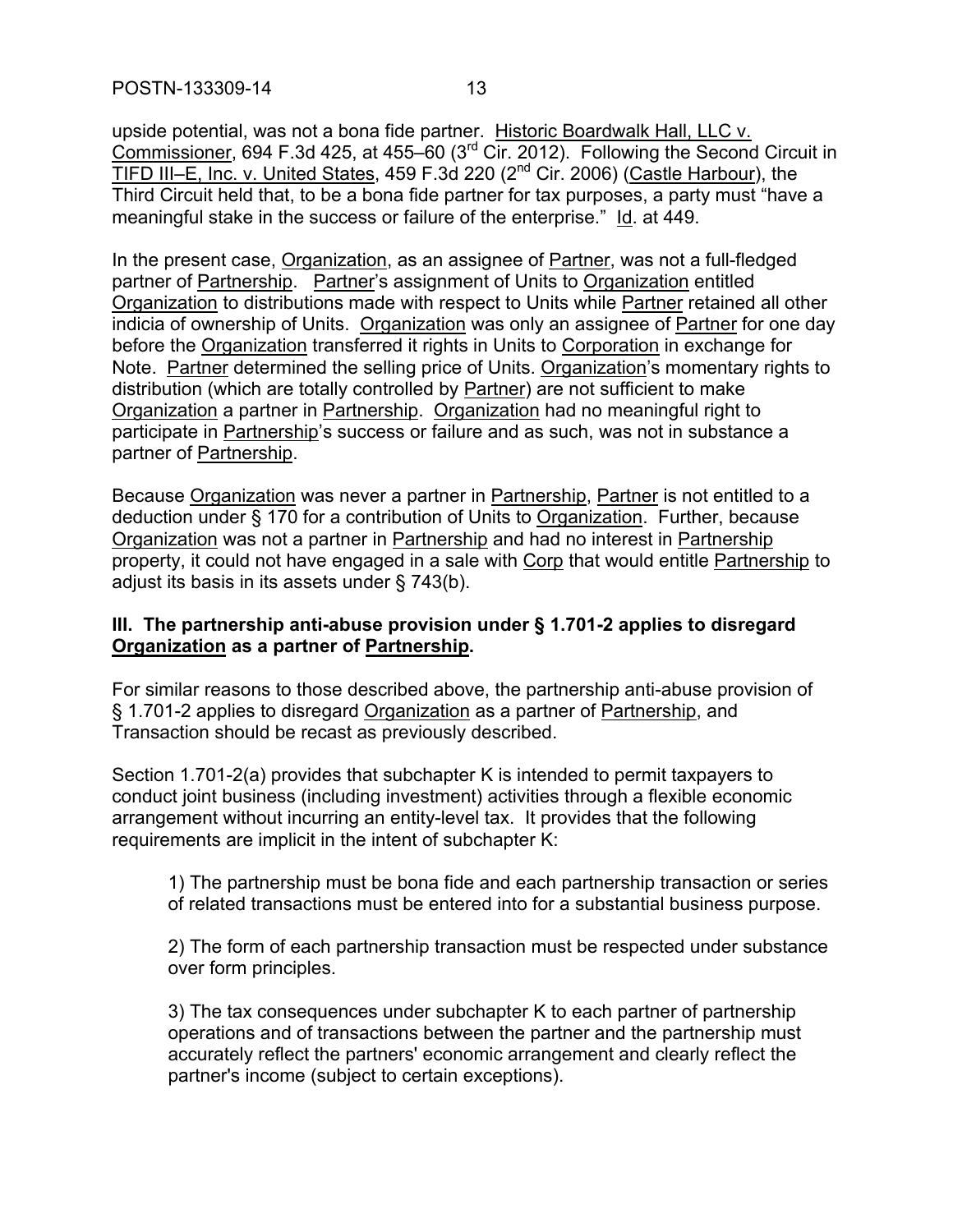Section 1.701-2(b) provides, in part, that the provisions of subchapter K and the regulations thereunder must be applied in a manner that is consistent with the intent of subchapter K. Accordingly, if a partnership is formed or availed of in connection with a transaction a principal purpose of which is to reduce substantially the present value of the partners' aggregate federal tax liability in a manner that is inconsistent with the intent of subchapter K, the Commissioner can recast a transaction for federal tax purposes, as appropriate to achieve tax results that are consistent with the intent of subchapter K. Section 1.701-2(c) provides guidance on the facts and circumstances that are relevant for determining the existence of an impermissible tax reduction purpose.

In this case, Partner purportedly transferred Units in Partnership with a low basis and a high fair market value to Organization, for which Partner took a charitable deduction based on the fair market value of Units on Partner's personal tax return. Subsequently, Partner arranged for Organization to sell those Units to Corp for the Note. As a result of this second purported transfer, Corp takes a deduction for "interest" payments on Note and a goodwill amortization deduction as a result of Partnership's § 743(b) adjustment. In this way, Partner and Partner affiliates take three deductions for one charitable contribution that never in substance occurred. Transaction significantly reduced Partner and Corp's tax liability. The purported transfer of Units to Organization was necessary to achieve that claimed result. Organization, an assignee of Partner with respect to Units, only momentarily had rights to distributions and no other rights to Units.

Accordingly, the Service may apply § 1.701-2 to disregard Organization as a partner in Partnership and to recast Transaction as described in the Transaction Recast.

#### CASE DEVELOPMENT, HAZARDS AND OTHER CONSIDERATIONS